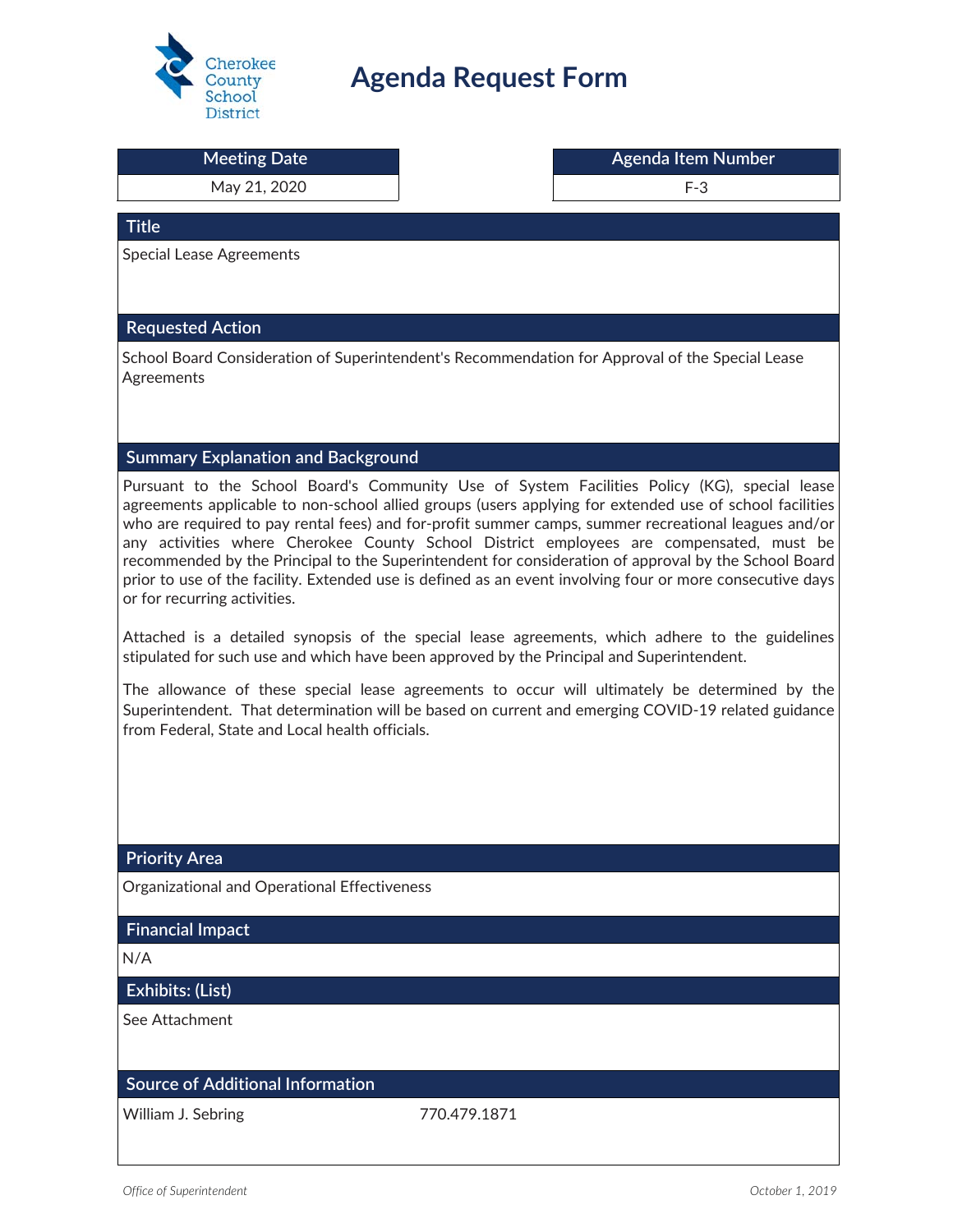## Special Lease Agreements and Summer Camps May 2020

School Facility: Clark Creek ES Event Dates: Sundays – 7/1/20-6/30/21 Name of Organization: One Hope Church Director of Activity Name: David Huffman Object or purpose: Church Services **Term:** One year Areas: Cafeteria, Teacher's Lounge, one classroom

School Facility: Cherokee HS Event Dates: 07.13.20 – 07.17.20 Name of Organization: Junior Warrior Marksmanship Camp Director of Activity: Eddy Stanfill Object or Purpose: Basics of Marksmanship Term: 5 days

School Facility: Cherokee HS Event Dates: 06.08.20 – 06.12.20 Name of Organization: Cherokee Players Drama Camp Director of Activity: Dr. Jodi Burn Object or Purpose: Drama camp Term: 5 days

School Facility: Cherokee HS Event Dates: 06.08.20 – 06.12.20 Name of Organization: Cherokee Warriors Basketball Fundamentals Camp Director of Activity: Roger Kvam Object or Purpose: Basketball camp Term: 5 days

School Facility: Cherokee HS Event Dates: 06.29.20 – 07.02.20 Name of Organization: Cherokee Warriors Basketball Shooting Camp Director of Activity: Roger Kvam **Object or Purpose:** Basketball camp Term: 4 days

1 School Facility: Cherokee HS Event Dates: 06.02.20 – 06.04.20 Name of Organization: Cherokee Softball Camp of Champions Director of Activity: Tonya Carlisle Object or Purpose: Softball Camp Term: 3 days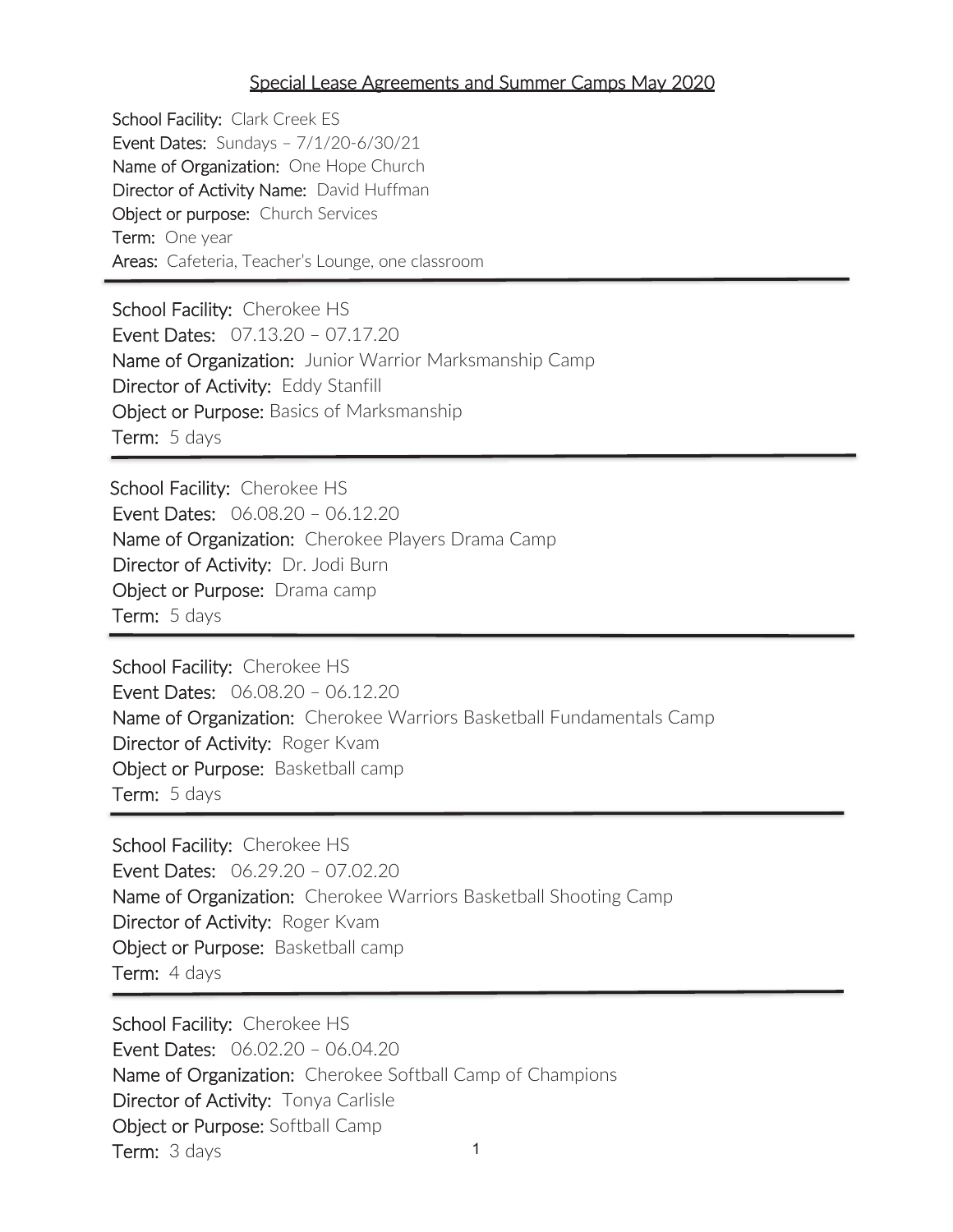School Facility: Cherokee HS Event Dates: 07.13.20 – 07.16.20 Name of Organization: Cherokee Warriors Youth Volleyball Camp Director of Activity: Jamison Horton Object or Purpose: Volleyball camp – drills and games Term: 4 days

School Facility: Cherokee HS Event Dates: 06.15.20 – 06.19.20 Name of Organization: Cherokee Lady Warriors Camp of Champions Director of Activity: Matt Cates Object or Purpose: Basketball Camp Term: 5 days

School Facility: Cherokee HS Event Dates: 06.22.20 – 06.26.20 Name of Organization: Cherokee Warriors Summer Baseball Camp Director of Activity: Josh Thomas Object or Purpose: Baseball camp Term: 5 days

School Facility: Creekview HS Event Dates: 06.15.20 – 06.19.20 Name of Organization: Creekview Agriculture STEM Camp Director of Activity: Pauline Benton Object or Purpose: To encourage students to explore activities related to agriculture Term: 5 days

School Facility: Creekview HS Event Dates: 07.13.20 – 07.16.20 Name of Organization: Creekview Cheer Youth Camp Director of Activity: Ginger Noone Object or Purpose: Teaching basic cheer skills and techniques Term: 4 days

School Facility: Creekview HS Event Dates: 06.15.20 – 06.17.20 Name of Organization: Creekview Football Youth Camp Director of Activity: Trevor Williams Object or Purpose: Teaching basic Football skills Term: 3 days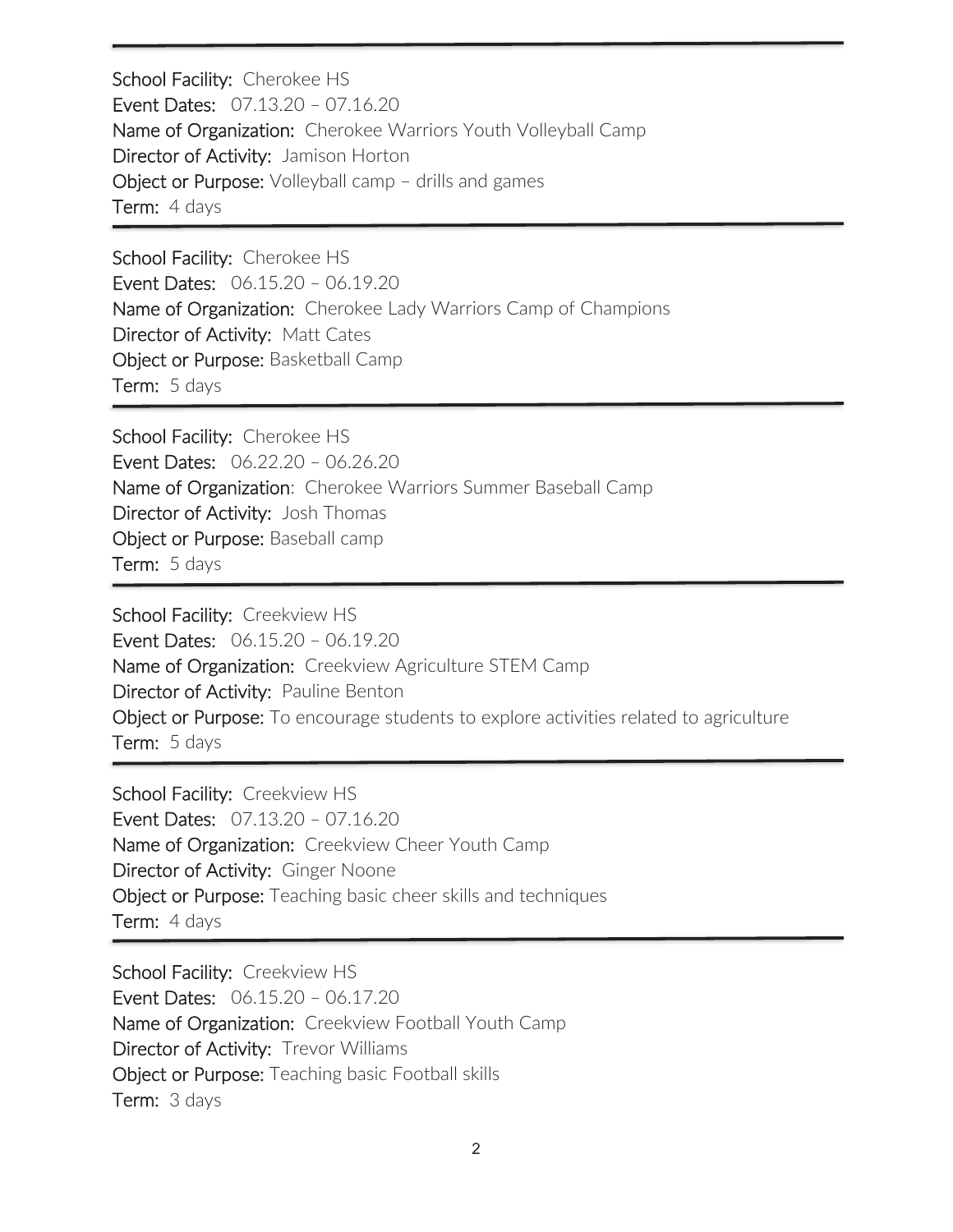School Facility: Creekview HS Event Dates: 07.15.20 – 07.16.20 Name of Organization: Creekview Football Team Camp Director of Activity: Trevor Williams Object or Purpose: Football camp Term: 2 days

School Facility: Creekview HS Event Dates: 06.15.20 – 06.18.20 Name of Organization: Junior Grizzly Basketball Camp Director of Activity: Casey Gramling Object or Purpose: Teaching basketball fundamentals Term: 4 days

j

School Facility: Creekview HS Event Dates: 06.01.20 – 06.04.20 Name of Organization: Creekview Soccer Camp Director of Activity: Kerri Schmitt Object or Purpose: Soccer camp Term: 4 days

School Facility: Creekview HS Event Dates: 06.15.20 – 06.18.20 Name of Organization: Creekview Softball Camp Director of Activity: Jennifer Maloney Object or Purpose: Youth softball camp Term: 4 days

School Facility: Creekview HS Event Dates: 06.08.20 – 06.11.20 Name of Organization: Creekview Volleyball Youth Camp Director of Activity: Jessica Estes Object or Purpose: Volleyball camp Term: 4 days

School Facility: Creekview HS Event Dates: 06.03.20 – 06.04.20; 06.08.20 – 06.10.20 Name of Organization: Mike Nayman Summer Baseball Camp Director of Activity: Mike Nayman Object or Purpose: Summer baseball instruction Term: 5 days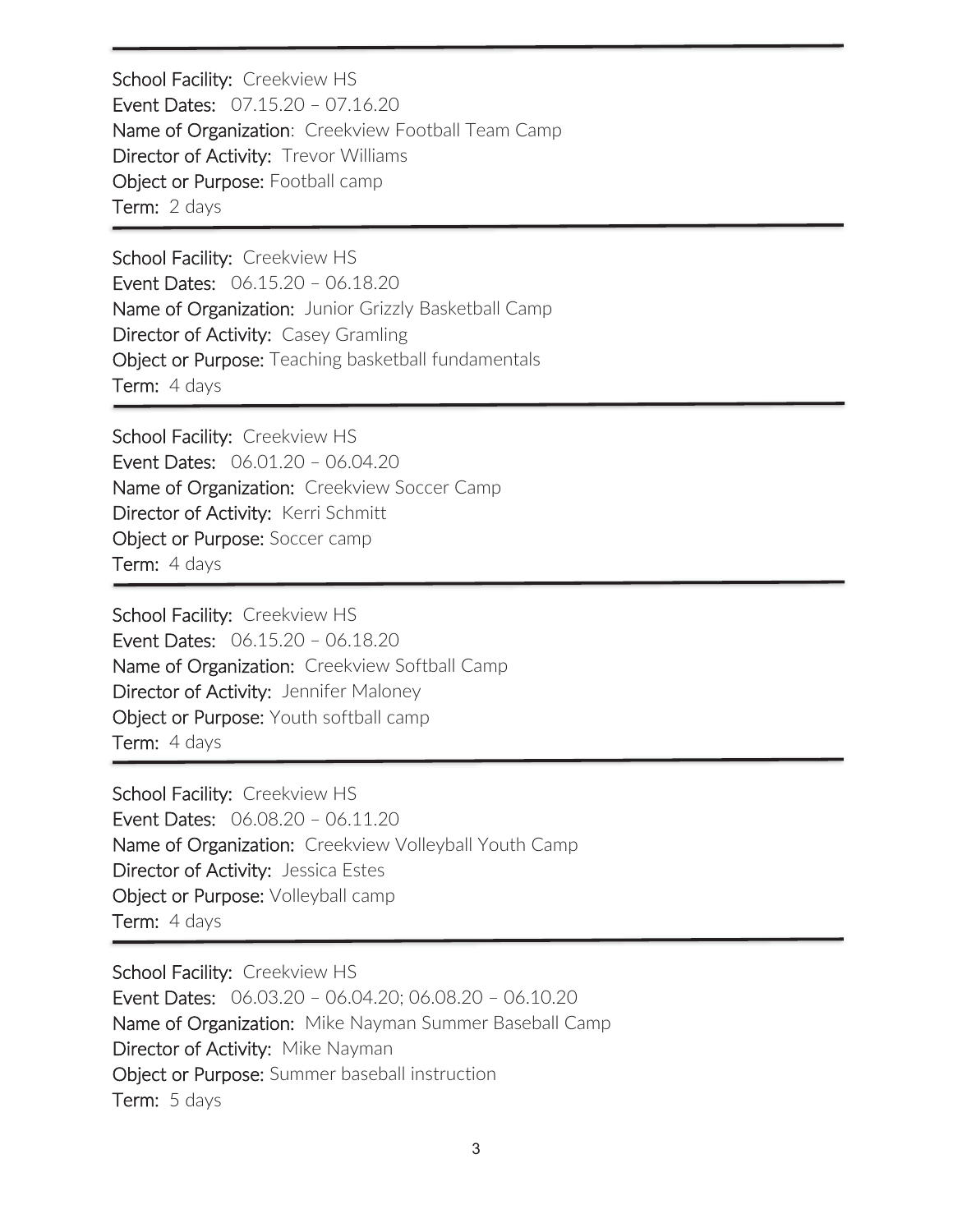School Facility: Etowah HS Event Dates: 06.08.20 – 06.11.20; 06.22.20 – 06.25.20; 07.13.20 – 07.16.20 Name of Organization: The Players Camp Director of Activity: Jason Dasinger Object or Purpose: Basketball camp Term: 12 days

School Facility: Etowah HS Event Dates: 06.02.20 – 06.05.20 Name of Organization: Etowah Eagles Volleyball Camp Director of Activity: Bryan Jones Object or Purpose: Volleyball training Term: 4 days

School Facility: Etowah HS Event Dates: 06.08.20 – 06.11.20 Name of Organization: Etowah Eagles Youth Football Camp Director of Activity: Matt Kemper Object or Purpose: Football camp Term: 4 days

School Facility: Etowah HS Event Dates: 06.15.20 – 06.18.20 Name of Organization: Lady Eagles Basketball Camp Director of Activity: Rob Graner Object or Purpose: Basketball camp Term: 4 days

School Facility: Etowah HS Event Dates: 06.03.20 – 06.05.20 Name of Organization: Peach State Elite Lacrosse Camp Director of Activity: Mike Cintineo Object or Purpose: Skills and Drills Lacrosse camp Term: 3 days

School Facility: Etowah HS Event Dates: 06.02.20 – 06.04.20 Name of Organization: Junior Eagles Soccer Camp Director of Activity: Robert Holman Object or Purpose: Soccer skills camp Term: 3 days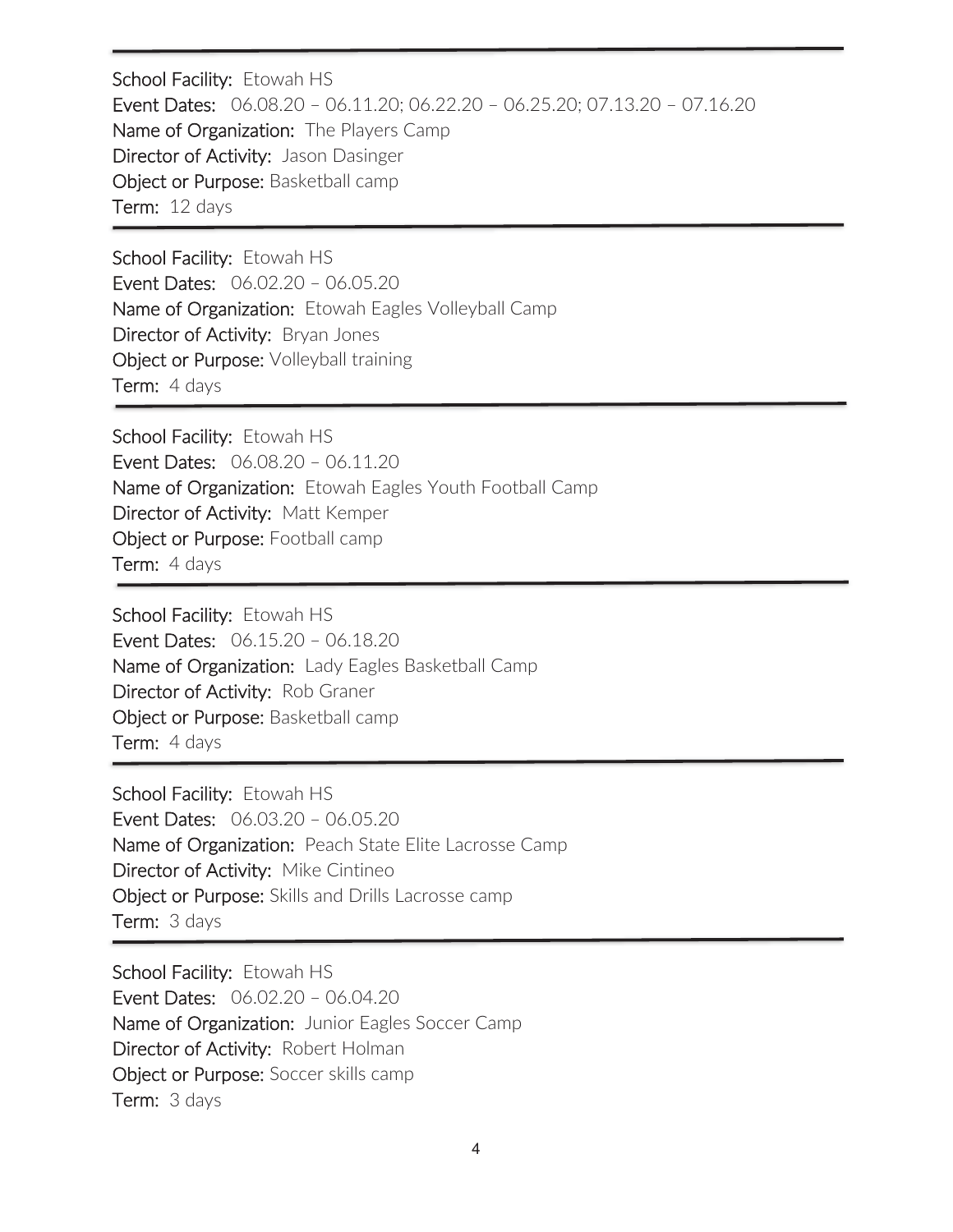School Facility: River Ridge HS Event Dates: 06.08.20 – 06.11.20; 06.15.20 – 06.17.20; 07.13.20 – 07.16.20 Name of Organization: Knights Basketball Skills Academy Director of Activity: Jason Taylor and Aaron Darling Object or Purpose: Basketball skills camp Term: 11 days

School Facility: River Ridge HS Event Dates: 07.20.20 – 07.22.20 Name of Organization: Knights Volleyball Skills Academy Director of Activity: Julie Winfield Object or Purpose: Volleyball skills instruction Term: 3 days

School Facility: Sequoyah HS Event Dates: 06.08.20 – 06.11.20 Name of Organization: ACDC Rising Chiefs Camp Director of Activity: Allan Carden and Chris Yarbrough Object or Purpose: Basketball camp Term: 4 days

School Facility: Sequoyah HS Event Dates: 07.07.20 – 07.10.20 Name of Organization: Future Chiefs Cheer Camp Director of Activity: Cassie Pichon Object or Purpose: Cheer camp Term: 4 days

School Facility: Sequoyah HS Event Dates: 06.22.20 – 06.25.20 Name of Organization: Hoops School Camp Director of Activity: Allan Carden and Chris Yarbrough Object or Purpose: Basketball camp Term: 4 days

School Facility: Sequoyah HS Event Dates: 07.13.20 – 07.15.20; 07.20.20 – 07.22.20 Name of Organization: Jr. Chiefs Volleyball Camp Director of Activity: John Edwards Object or Purpose: Volleyball camp Term: 6 days